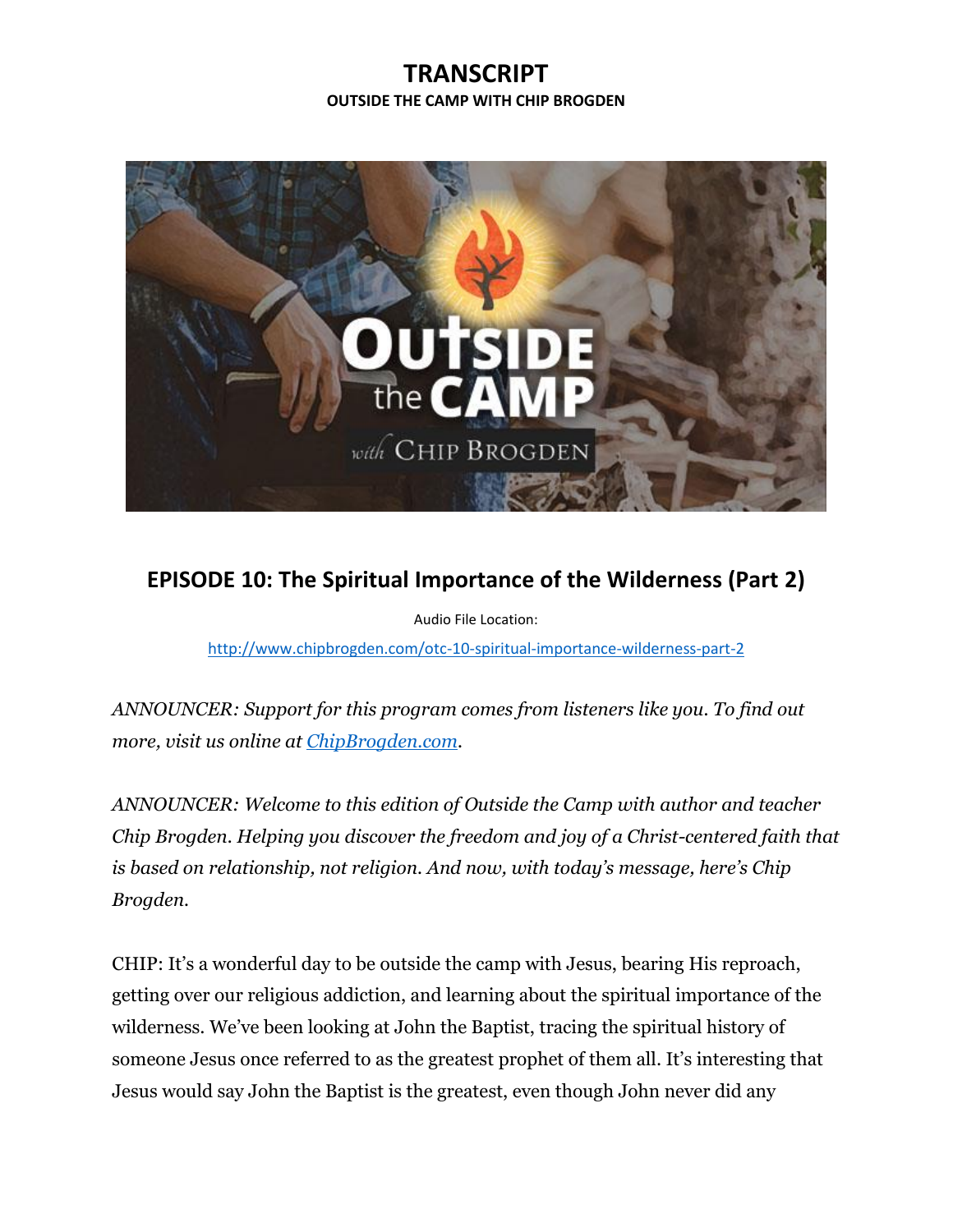miracles, never gave any personal words of prophecy, he wasn't going around sharing dreams and visions. He doesn't "fit the suit" of what we tend to think a prophet is all about.

Now, all these things happened as an example for us. When we look at Palestinian Judaism in the first century and compared it to Christianity of our time, and we see many similarities that are prophetically significant. The most important takeaway, I believe, is that Judaism created a religious system that actually prevented them from recognizing their Messiah. That spirit of religion is so strong that to this very day the Jewish people do not accept Jesus of Nazareth as the Messiah or as the Son of God. Messianic Jews that do believe in Jesus are a minority within a minority. Similarly, I believe that Christians have created a religious system that not only fails to recognize Jesus but also leads people away from the simplicity of Christ.

So in Matthew 3 we learn more about John the Baptist. John represents the spiritual journey of a person who is going outside the camp, outside of organized religion, and discovering the simplicity of Christ. John the Baptist had a profound revelation of Christ, and with that revelation came the realization that the religious system of Judaism could not be reformed or revived, but would have to be repudiated.

Let's go back to Matthew chapter 3 right now and resume the live teaching on the spiritual importance of the wilderness.

\* \* \* \*

Repudiation means I'm not trying to *reform* the system and fix it; I'm not trying to pray that God *revives* it, brings it back to life, and pours out His Spirit on a bunch of tombs filled with dead men's bones. The only real answer is to *repudiate* the system: to come

> **OUTSIDE THE CAMP WITH CHIP BROGDEN** [ChipBrogden.com/OTC](http://chipbrogden.com/OTC)

> > $2<sup>2</sup>$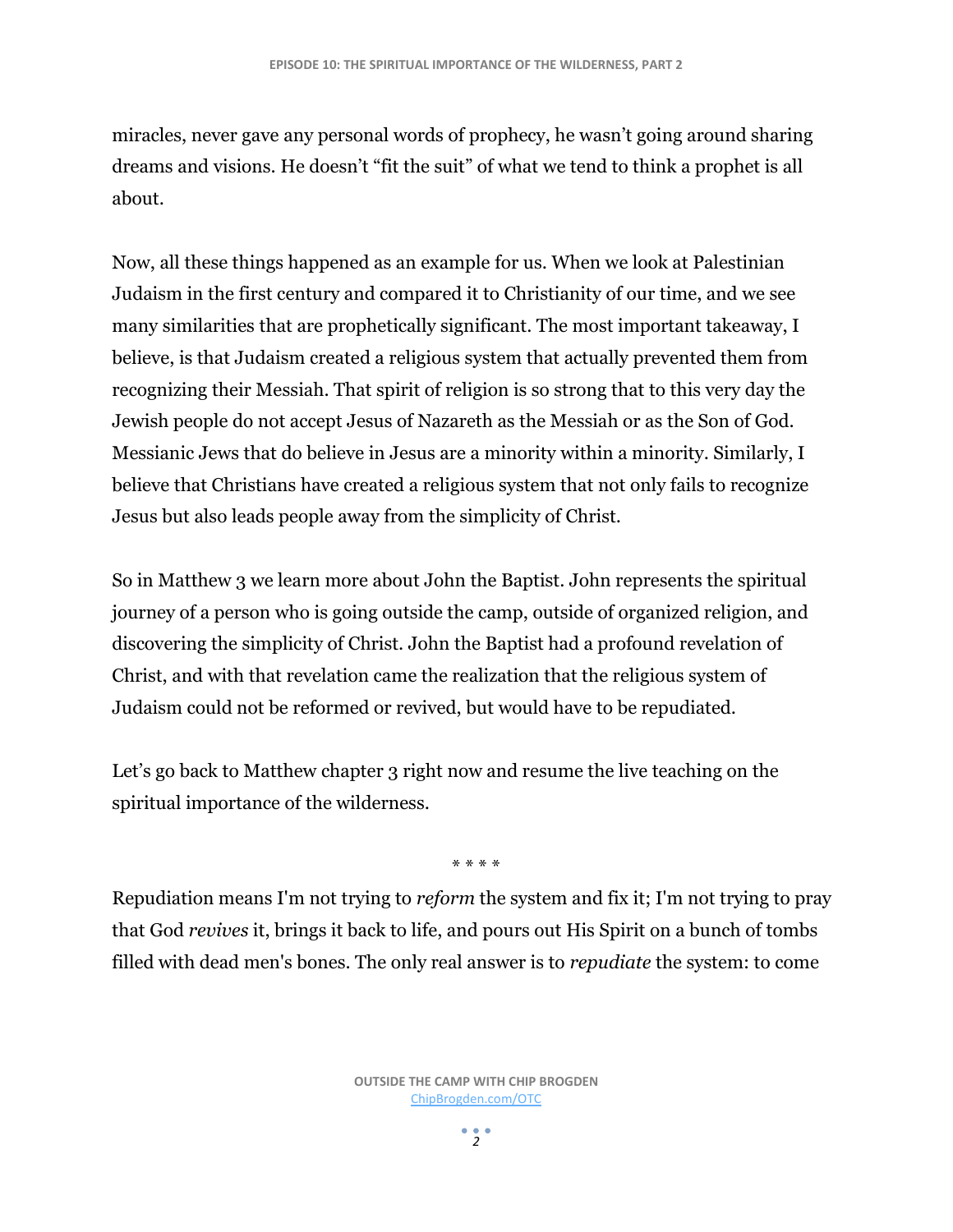out of Babylon, to see it as God sees it - as a harlot, as a substitute for Christ, as something that leads us away from the simplicity of Christ.

Repudiation means I'm not trying to reform the system and fix it; I'm not trying to pray that God revives it, brings it back to life, and pours out His Spirit on a bunch of tombs filled with dead men's bones. The only real answer is to *repudiate* the system: to come out of Babylon, to see it as God sees it - as a harlot, as a substitute for Christ, as something that leads us away from the simplicity of Christ.

John saw it, but he had a choice. He could have stayed there, followed in his father's footsteps, been a priest, been right there in the center of religious activity where you would expect. "If God has given you a ministry, God has given you a word, you're filled with the Holy Spirit, God's going to *use you in a mighty way*! And He's going to do it right *here* as a *priest* in the center of Jewish culture, Jewish religion!" And John is the man of the hour! But at some point, something happens and we see that John *repudiated* the system, he *repudiated* his position as a priest, and we see him out in the wilderness.

We see that Saul, on the road to Damascus, after he had a vision of Jesus and was arrested there on the road to Damascus, he had that great revelation of Christ; and he says, "After that, I went away into Arabia." Into the desert. Why? Because you've got to get *away* from that religious center of activity, and you've got to get out into the desert. You've got to get out into the wilderness so that you can be *reduced* to Christ so that you can be *stripped* of the flesh and *stripped* of religion, and get over that religious addiction and see things from an outside perspective that you can't see when you are still there in the system.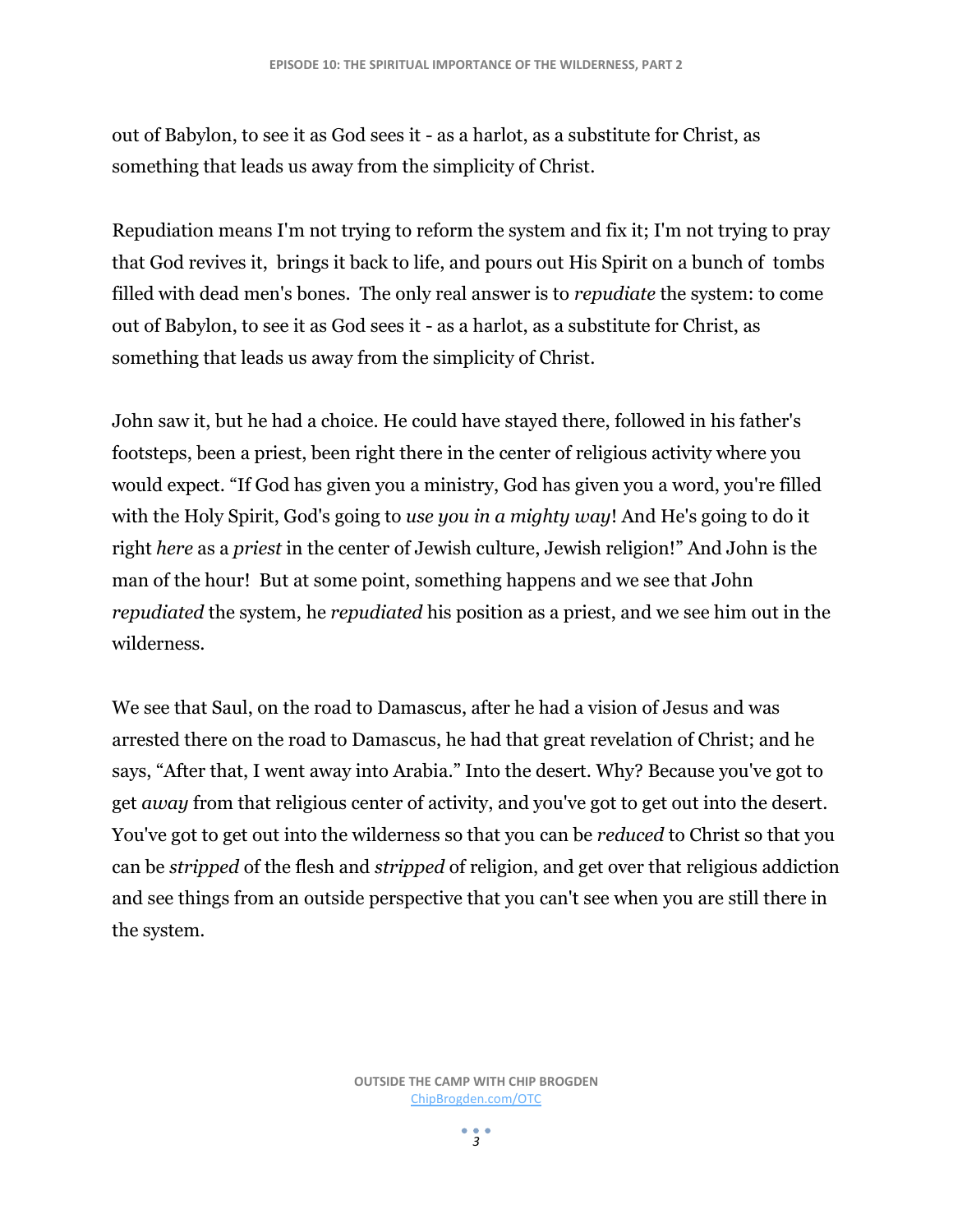John had to *leave* the priesthood, and get away from Jerusalem, and get away from the temple, and get away from his family, and get away from his friends. Just like God had to call Abraham. He says, "I'm calling you to go to a country, to go to a place that I will show you. You've never been there before, but you've got to get up and you've got to leave your family and your friends behind and come out. Come out! Come out! And go into the land I'm going to show you. I will bless those who bless you; I will curse those who curse you; and all the nations will be blessed because of you." That was the first "called out" – *ek-caleo -* the first *ekklesia*, the first called-out man. But he had to leave his family. Leave what was familiar. Leave his friends. Just like John had to leave his father, leave his mother, leave the priesthood, leave a bright future, get away from the temple, get away from Jerusalem, and go out into the *desert* so that you can *see and hear* correctly. With discernment.

With *distance* comes *discernment*. When you're too close to the situation, too close to the people, too close to the person, you don't have good discernment. You need distance, and distance gives you discernment to clearly see and hear. And this is why so many people don't understand what I'm saying: because they're still in Jerusalem trying to justify the priesthood. They're still in their church trying to convince *me* - and I'm the wrong person to convince; you don't have to convince me. Who am I? But they're trying to convince me that somehow *their* church is different. Somehow *their* church is the exception to God's rule. God says, "Come out of her My people, so that you don't partake in her sins and so that you don't suffer the same judgment that's coming upon her." So, you don't have to justify it to me' you have to explain to the Lord why *you* are the exception to the rule; why *your* church is different from every other church. Well see, the reality, the truth is, your church isn't any different - and you're no different. But the issue is you can't see clearly so long as you are in the situation. You've got to get out of that situation before you can look back on it clearly.

> **OUTSIDE THE CAMP WITH CHIP BROGDEN** [ChipBrogden.com/OTC](http://chipbrogden.com/OTC)

> > $\frac{1}{4}$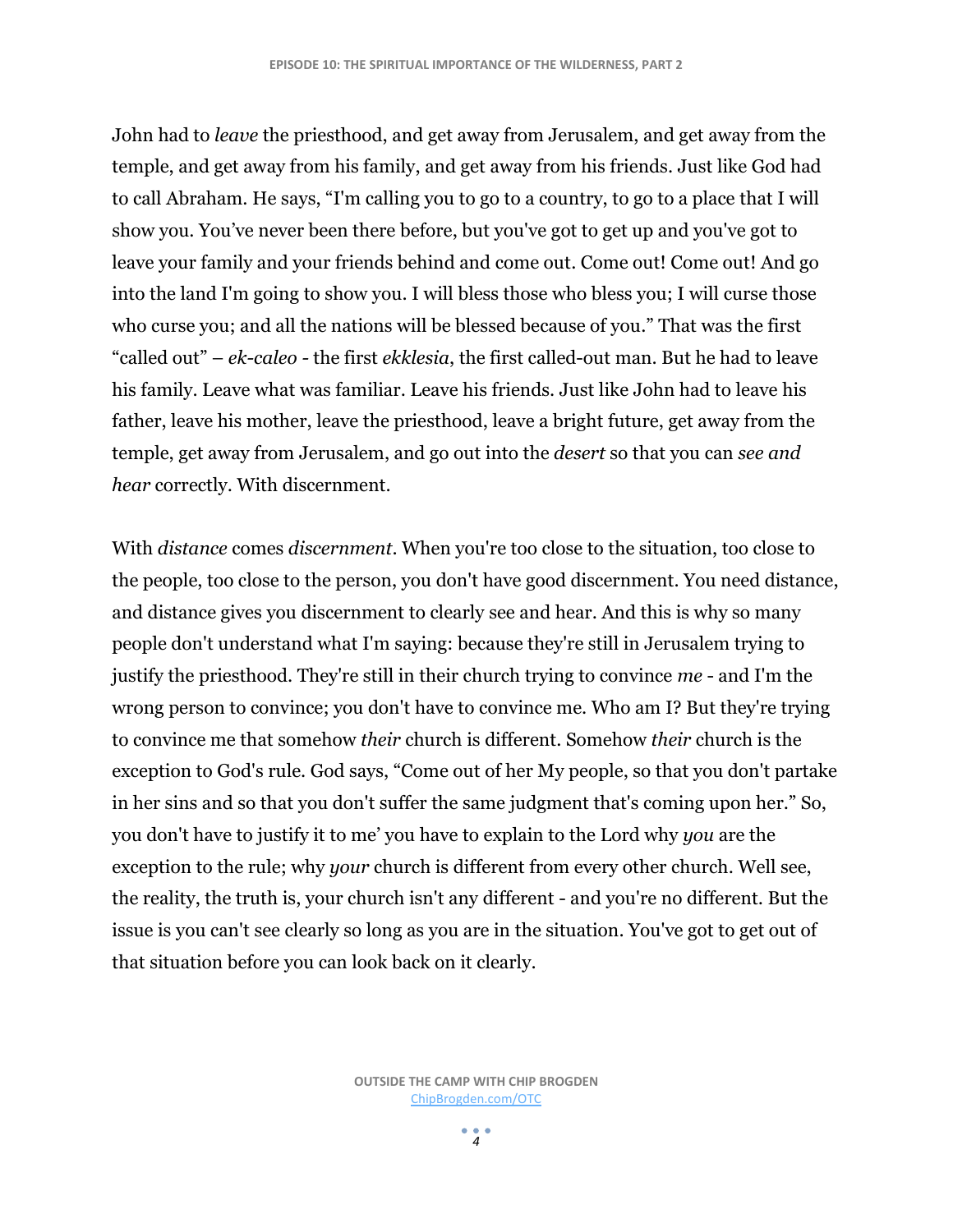And it's just like a woman who is in an abusive relationship with a man. She loves him, she loves him, she loves him. He beats her, he beats her, he beats her. And she won't leave. He cries big crocodile tears and says he'll never do it again; she takes him back and before you know it, it happens again. She can't understand the situation she's in because she's been in it for so long. She can no longer see it for what it really is.

Spiritually speaking, the same thing happens. You get caught up in your ministry, caught up in your church, you've never spent any time in the desert, you've never spent any time in the wilderness. And what do people do? As soon as they come out of an institutional church, they stop going to church someplace, and say, "You know, I really believe God's called me out of church. I hear what you're saying brother, I've got to come out of Babylon!" They come out of Babylon, and the next week they're asking me, "Do you know where I can go to meet somebody? Do you know where there's a gathering? Do you know where there's a fellowship of like-minded people?" They haven't got enough time and distance and space *apart* from the religious system and they're still going through the motions of religion. All this momentum has been going on for so many years. They've been indoctrinated that you can't be a Christian unless you are connected with other Christians, and the only way to be connected with other Christians is to have a meeting. So they go from one meeting to the next, and they meet in a house instead of meeting in a church building - and they think they've come out of Babylon! But they haven't.

John had to leave the priesthood. He had to get away from Jerusalem. He didn't just leave the temple and then start a meeting in his home - that's not getting away. That's not far enough. John had to *leave* the priesthood, get *away* from Jerusalem go out into the wilderness, *way* out there in the desert, to clearly see and speak the Word of God.

 $\frac{1}{5}$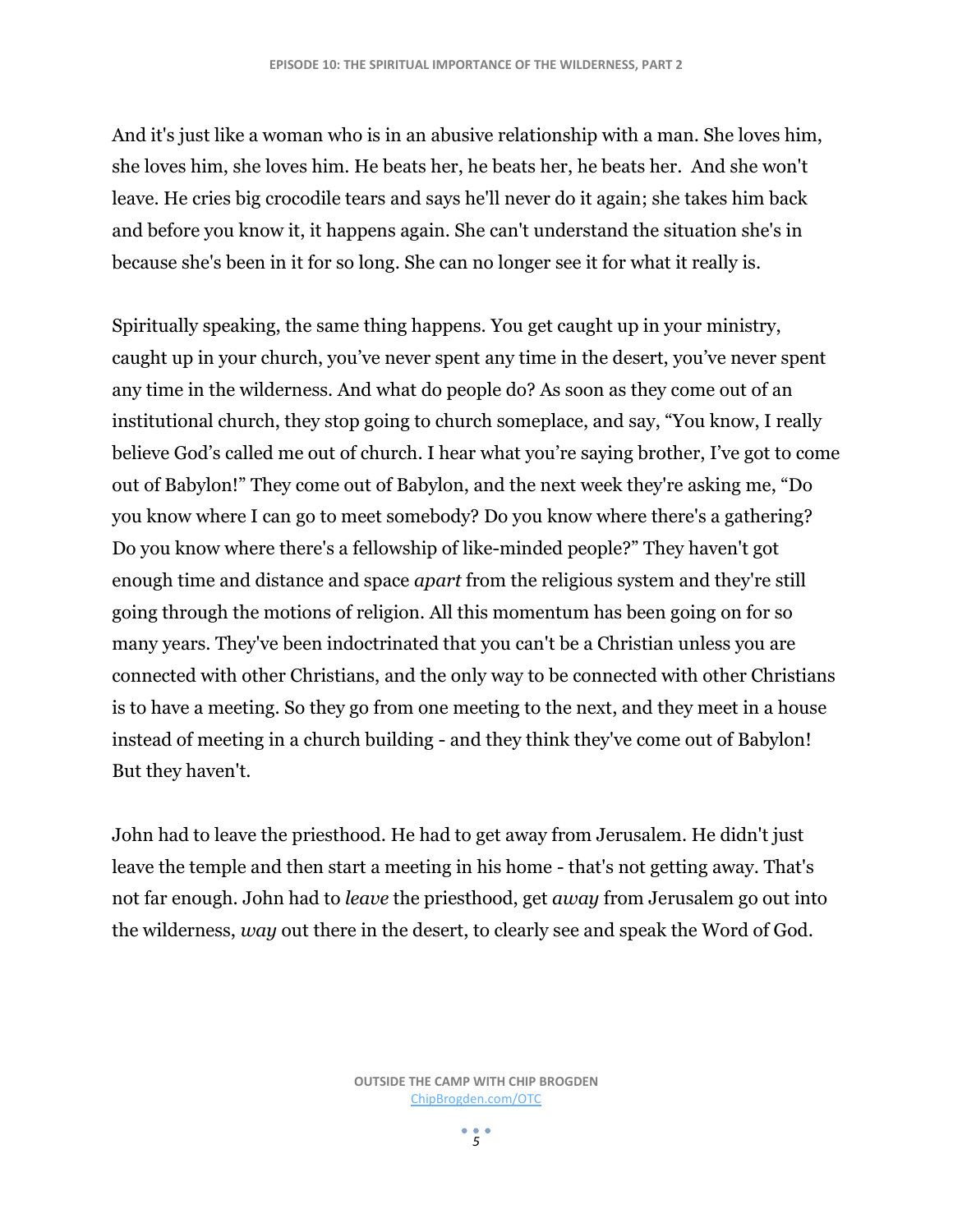Here's point #2: *All those people there, they had to leave Jerusalem too, if they wanted to hear and to see the word of God*. Those people had to *leave* Jerusalem; they had to come out of Jerusalem. See, it says, "Then Jerusalem, all Judea, and all the region around the Jordan went out to him." They didn't say, "Well brother, you've really got a strong, powerful word there, talking about 'Repent, for the Kingdom of Heaven is at hand.' Why don't you come deliver a talk to our group here in Jerusalem?" See, I used to do that. I used to go to these different groups, and these different house churches, and these different… you know, whatever they were. And I would bring the word to them, and you know. Did it make a difference? I'm sure it touched individual people. But I could go into churches; I could go into different places and bring this message, and bring this word. But the reality is, when I do that, I am just one of another long line of preachers and teachers who come through, tickle their ears with teachings, and then when they hear the truth they don't even recognize it; and I'm just another person coming and going, another ship passing in the night. They just sit there, and this steady stream of preachers and teachers comes through and tells them things, but they never put it into practice.

So I think it's very interesting that the people - in order to hear the Word of God - they had to *leave* Jerusalem, turn their back on the temple, turn their back on the Pharisees and Sadducees and all the teachers of religion, and go out and find this raving lunatic out in the wilderness, to see and to hear the Word of God.

You know I could go on and on with that but thirdly: *There was a price to be paid*. That's my point. It was a hot, dirty, inconvenient and out-of-the-way place to go. But I'm saying there's a price to be paid. I'm really impressed - I really am - when we do a live teaching and someone is logged in from France, or someone is logged in from Scotland, or someone is logged in from South America - or not South *America*, but South *Africa* or some other place at the globe, whatever time I'm doing it in; and I know it's like 1:00

 $\frac{1}{6}$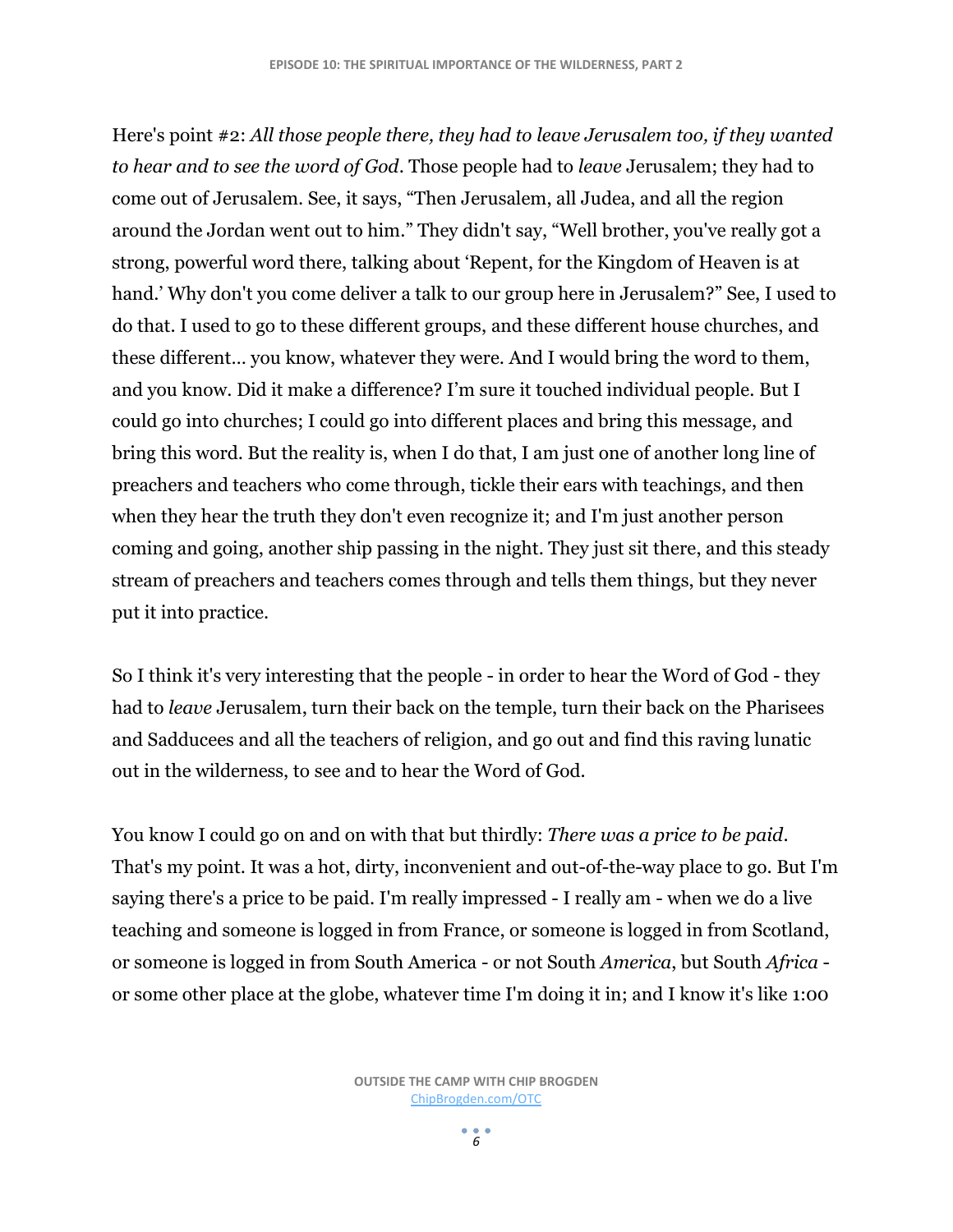in the morning, 2:00 in the morning, 4:00 in the morning wherever they are. And I'm impressed by that. That impresses me. That says that you're hungry and you're thirsty for the Word of God. Because for every one person who does that, I'll get ten emails from people saying they can't. They can't do it; it's just too late. They're too tired. Or they have to get up early the next morning.

Hey, all I'm saying is: for us to go deeper into the things of the Spirit, to not just *survive* but to *thrive* in the Last Days, we've just got to do what we've got to do. We've got to get over it. We've got to move on. We've got to get past ourselves, past this idea that everything's got to be convenient, delivered to me on demand, at my convenience. There's a price to be paid. And if they wanted to hear John the Baptist they had to go hear him in person. There was a price to be paid. And there's a price you and I will have to pay in order to obtain the truth; and then, to be able to live the truth, and speak the truth with conviction. There's a price to be paid. It's not always going to be *convenient*, handed to you on a silver platter.

So they had to get out of their comfort zone. I know that's a cliché but it's very apropos. We have to press on. We have to press on towards the upward call of God in Christ. It's going to be difficult. It's going to be hard. If you go outside the camp to be with Jesus you'll bear His reproach. Jesus said if they reject Me they'll reject you, if they hear Me they'll hear you; but there's a price to be paid.

So I think that's pretty clear. What's the spiritual importance of the wilderness, anyway? Well, in the wilderness we are *decreased*, and Christ is *increased*. John 3:30 - it's the greatest (I believe) seven words in the whole Bible; because it sums up everything that God has done, everything that God is doing, and everything that God will do. And who summed it up in seven words? John the Baptist! John 3:30 says, "He must increase but I must decrease." So it's in the wilderness that Christ is increased in us, and as Christ is

 $\frac{1}{7}$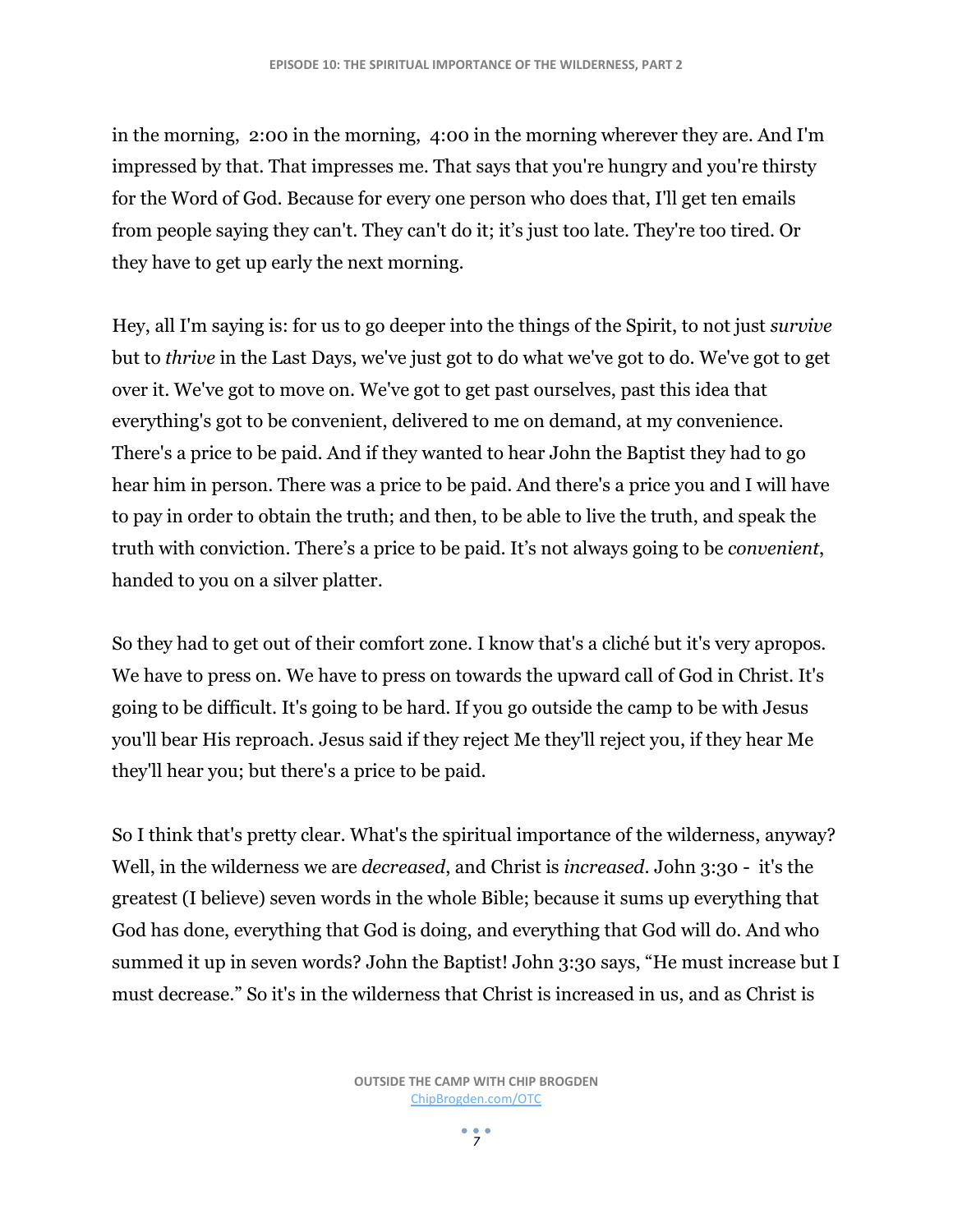increased in us, we are decreased. With more of Him there is less of me. And that's the purpose of the wilderness: it's to reduce you to Christ.

When you come out of Babylon and you go into the wilderness, you realize that there's a great big hole in your heart and in your life and in your mind. Christ is supposed to be in that void but that void has been filled in with church; it's been filled in with ministry; it's been filled up with religiosity and with hypocrisy. And when you get into the desert, all of that gets stripped away, and stripped away, and stripped away, and you are reduced and reduced and reduced to nothing but Jesus. It was Corrie Ten Boom who said that when Jesus is all you have then Jesus is all you need.<sup>1</sup>

And the other big insight that I've had just this week, and I shared with people on my Facebook page: When we learn to receive from the Lord all the things we're trying to get from people, *that's* the secret of living and walking in the wilderness. *That's* the secret to spiritual satisfaction: to be satisfied with Christ. So the challenge is, people are not satisfied with Jesus. They come out of church, they have a big void in their heart where a church used to be, immediately they go look for another church, or they look for a house church, or they look for a group or a fellowship. And they're looking to other *people* to give them what they need instead of looking to the Lord to be *all* they need. Well, that's the purpose of the wilderness. The purpose of the wilderness is to get you to that point. And once you learn how to receive from the Lord all the things that you're trying to get from people right now (and being frustrated and disappointed), once you learn to get them all from the Lord, then He can trust you – [He can] bring people into your life and you're not a drain anymore. You're not trying to please man anymore, you can just love people, you can speak the truth in love, you can really be a light and a vessel of honor for Christ to speak through and to use in a powerful way. But you're getting what you need

 $\overline{\phantom{a}}$ <sup>1</sup> The actual quote commonly attributed to Corrie Ten Boom is, "You may never know that Jesus is all you need, until Jesus is all you have."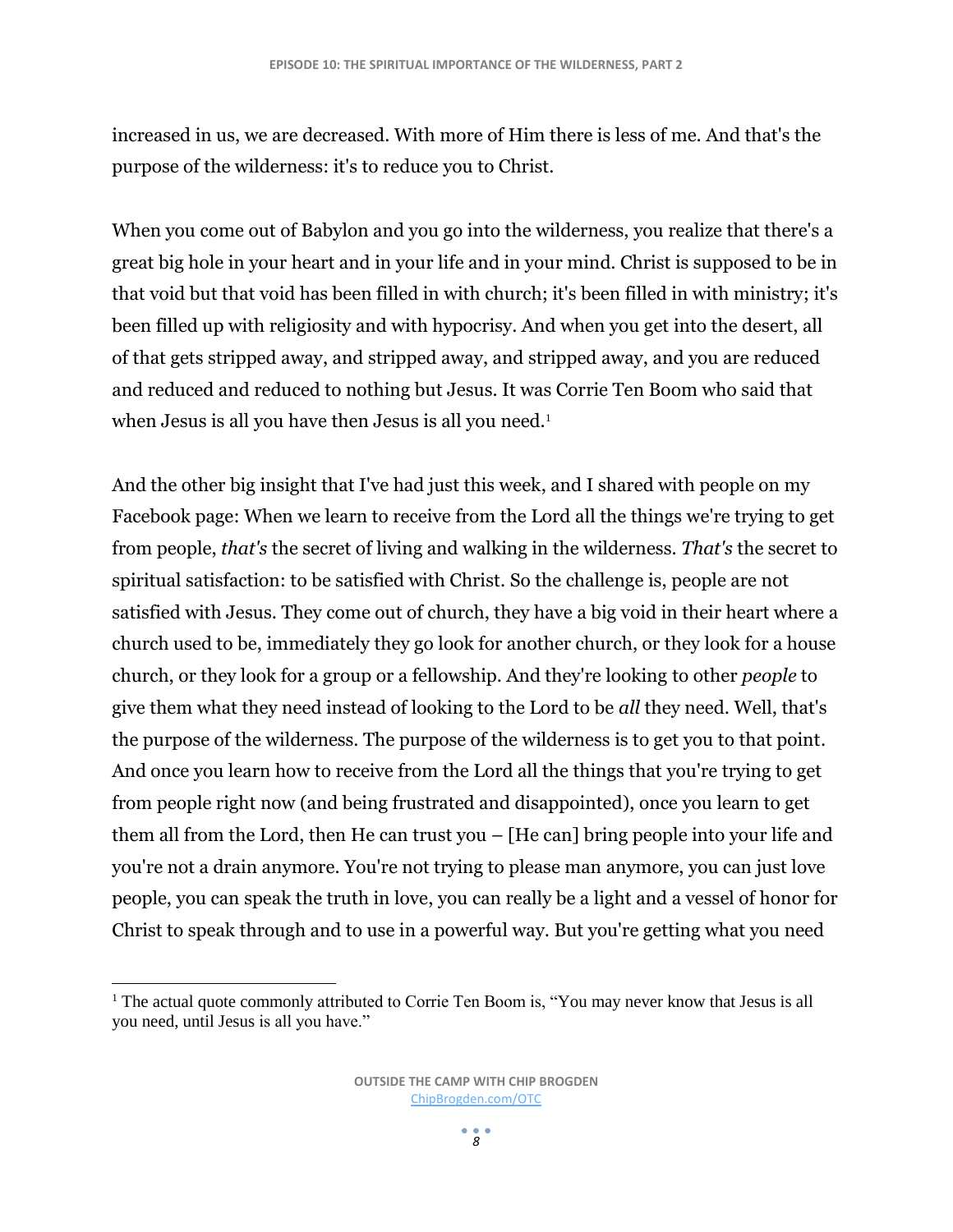from the *Lord* - you're not constantly looking for other people to give you support, to give you advice, to give you reinforcement, to give you encouragement, to tell you you're not such a bad person, to give you acceptance. You can get *all* of that from the Lord. Go to Him and, you see, you've got that already in Him. You *are* "accepted in the Beloved." You can have that confidence. And so long as you are pleasing Him it really doesn't matter if you please anybody else. There's just such freedom and liberty in getting what you need *from the Lord* and not from other people. And once you are free from having to get things from other people, now you can truly serve. Now you can truly love.

So it's in the wilderness that you learn these things. Periods of isolation. Periods of loneliness. Periods of being alone. Hey, at least we have a connection here through the website and on social media and so forth. But that should not - don't allow that to diminish the work of God in your life and take away from the spiritual importance of you being in the wilderness, so that you can be decreased and Christ can be increased.

So as we continue on to the *prophetic significance* of the wilderness In Matthew 3, beginning in verse 7. So check this out: "But when he [John the Baptist] saw many of the Pharisees and Sadducees coming to his baptism, he said to them, 'Brood of vipers! [In other words, you snakes!] Who warned you to flee from the wrath to come? Therefore, bear fruits worthy of repentance. And do not think to say to yourselves, "We have Abraham as our Father!" For I say to you that God is able to raise up children to Abraham from these stones. And even now the axe is laid to the root of the trees. Therefore, every tree which does not bear good fruit is cut down and thrown into the fire. I indeed baptize you with water unto repentance, but He Who is coming after me is mightier than I, Whose sandals I am not worthy to carry. He will baptize you with the Holy Spirit and fire; and His winnowing fan is in His hand, and He will thoroughly clean out His threshing floor and gather His wheat into the barn, but He will burn up the chaff with unquenchable fire.'"

 $\frac{9}{9}$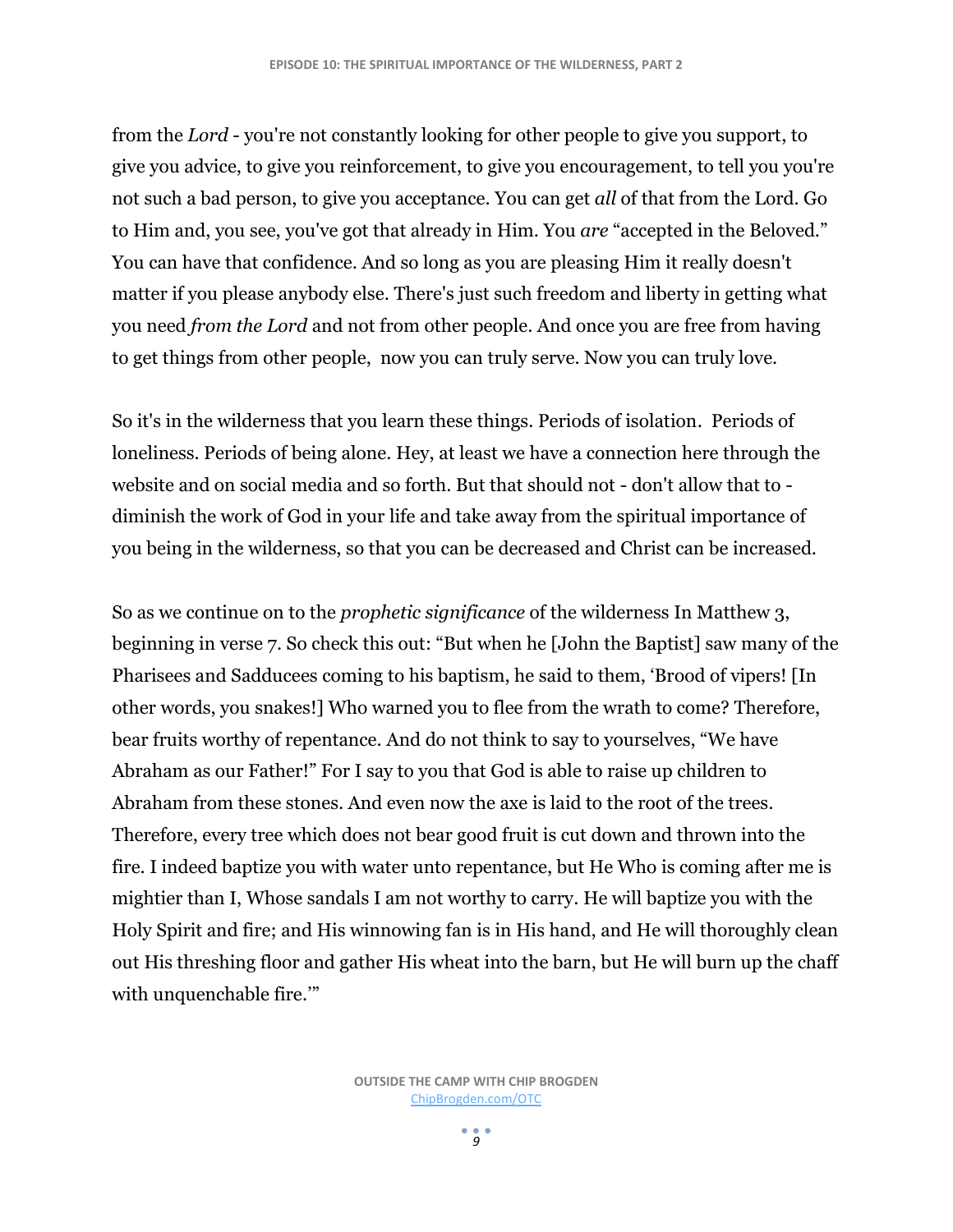Now this is what John is saying to the Pharisees and the Sadducees. These are the religious leaders of the day. And so it's interesting - point #1 - that *John rejected the religious folks who just came to check things out*. That's what they did. And that's what happens. They come and check me out, they come and check you out. They want to see what's going on. They want to see this thing - what's happening - for reasons that will become clear later on, as we get further into it. But John rejected them. He saw right through it. He says you're a bunch of snakes. Who warned you to flee from the wrath to come?

"Well, what is this wrath to come, anyway? Where did this come from? Everything's been going good. For the last four hundred years we have rebuilt and reestablished our nation. We've got a beautiful temple here. We're doing pretty good. We've come a long ways. Yeah, the Romans are here, and that's kind of a pain; but at least we have our own nation again. We have our temple, and the Romans let us kind of do what we want to do, within reason. Things are going pretty good!"

Yeah, things are going great! The problem is you're a bunch of dead men walking around in whitewashed tombs! That's the problem. Yeah, things are going great! Except spiritually you're dead! Things are going great. You're prospering – except you're not going to recognize the *Messiah* when He appears! Yes, things are going great! Except, "You draw near to God with your mouth, and you honor Him with your lips, but your *hearts* are *far* from Him!"

Oh yeah, things are going great. "You bunch of snakes. Who warned you to flee from the wrath to come? So I'll tell you what - if you're really serious about joining us out here in the wilderness and preparing a place for the Lord, preparing the way of the Lord, let's see the fruit. Bring forth some fruit worthy of repentance!"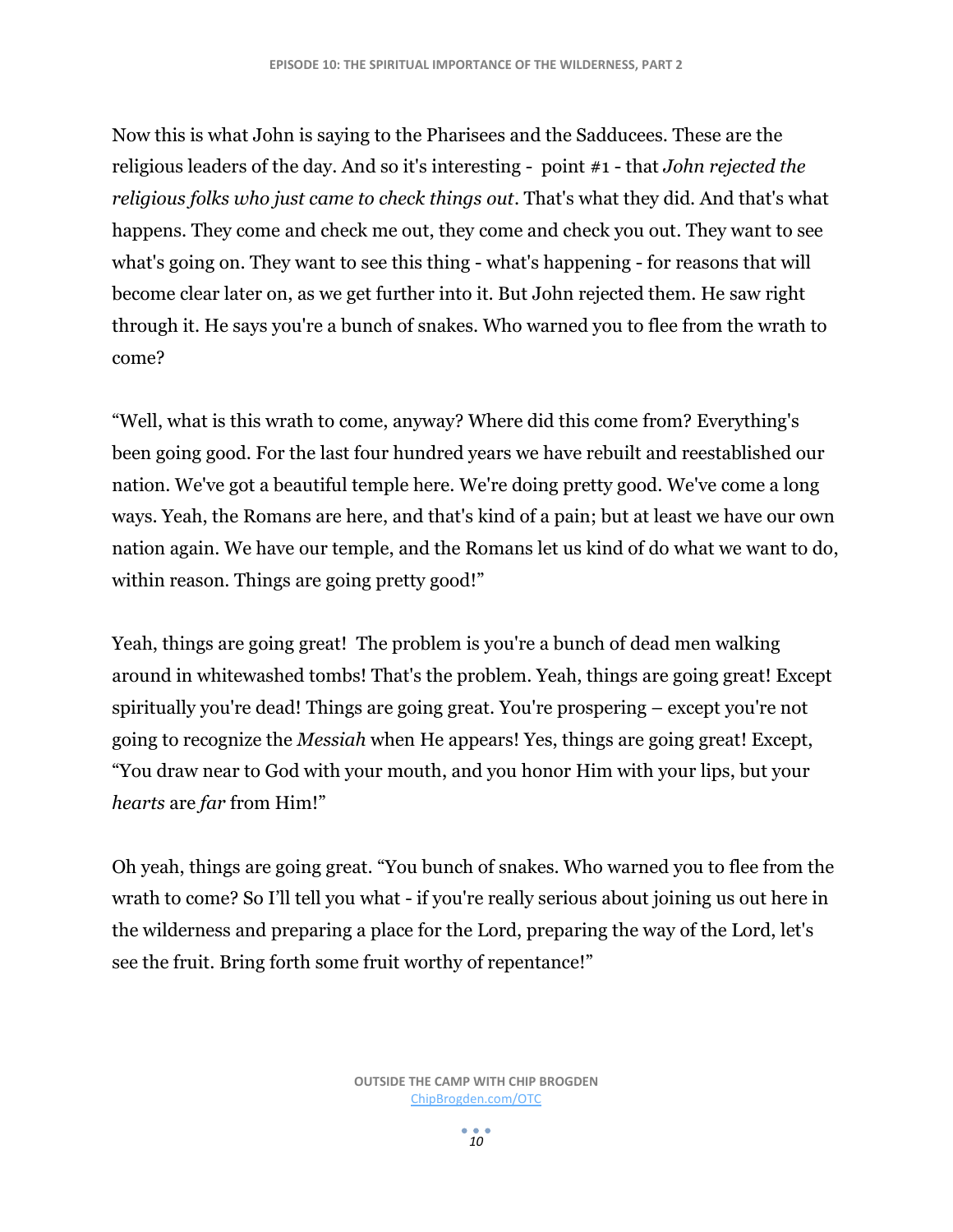See, what was the fruit that John had? Well, the fruit that John brought forth is: he repudiated everything in Jerusalem and he went out into the desert to do God's will. The Pharisees and the Sadducees, they didn't repudiate anything; they're still very much a part of it, but they're trying to corral this and bring it back into Jerusalem, lest it get too far out of hand. And John says, "No, I don't think you're sincere. If you are sincere, then bring forth fruits worthy of repentance."

Once again there's a cost involved. You can't have one foot in Jerusalem and have one foot in the wilderness and avoid the wrath to come. Just like I try to tell people, you can't have one foot in the church and one foot in the wilderness and think that, at just at the last minute, you're going to pull your foot out and avoid the judgment that's coming. There's a reason why Jesus says, "Remember Lot's wife." Remember Lot's wife. Do you remember Lot's wife? Do you remember what happened her? They were called out as well, called out of Sodom; but she looked back.

You say, "You're scaring me brother!" Well, you need to be scared. This is scary stuff. John says there's wrath to come. And he says you can't even say to yourselves, "Well, we have Abraham as our father!" What does that mean? It means, "We are children of Abraham; we are the chosen people! We're God's chosen people; we're the Jews! God's going to save us. He's going to deliver us. The wrath is coming on the *Romans*, the wrath is coming on the *Gentiles*!" John says, "No, the wrath is coming on *you*. And don't even try to say that the wrath won't come to you because you have Abraham as your father. God can raise up children of Abraham from these very stones!"

In the same way I hear people every day saying that God will never judge this nation because we are a Christian nation. Or, just because someone joined a church once, prayed the sinner's prayer once (and never did a thing in the world after that), that somehow they're going to be miraculously saved from tribulation, from the wrath to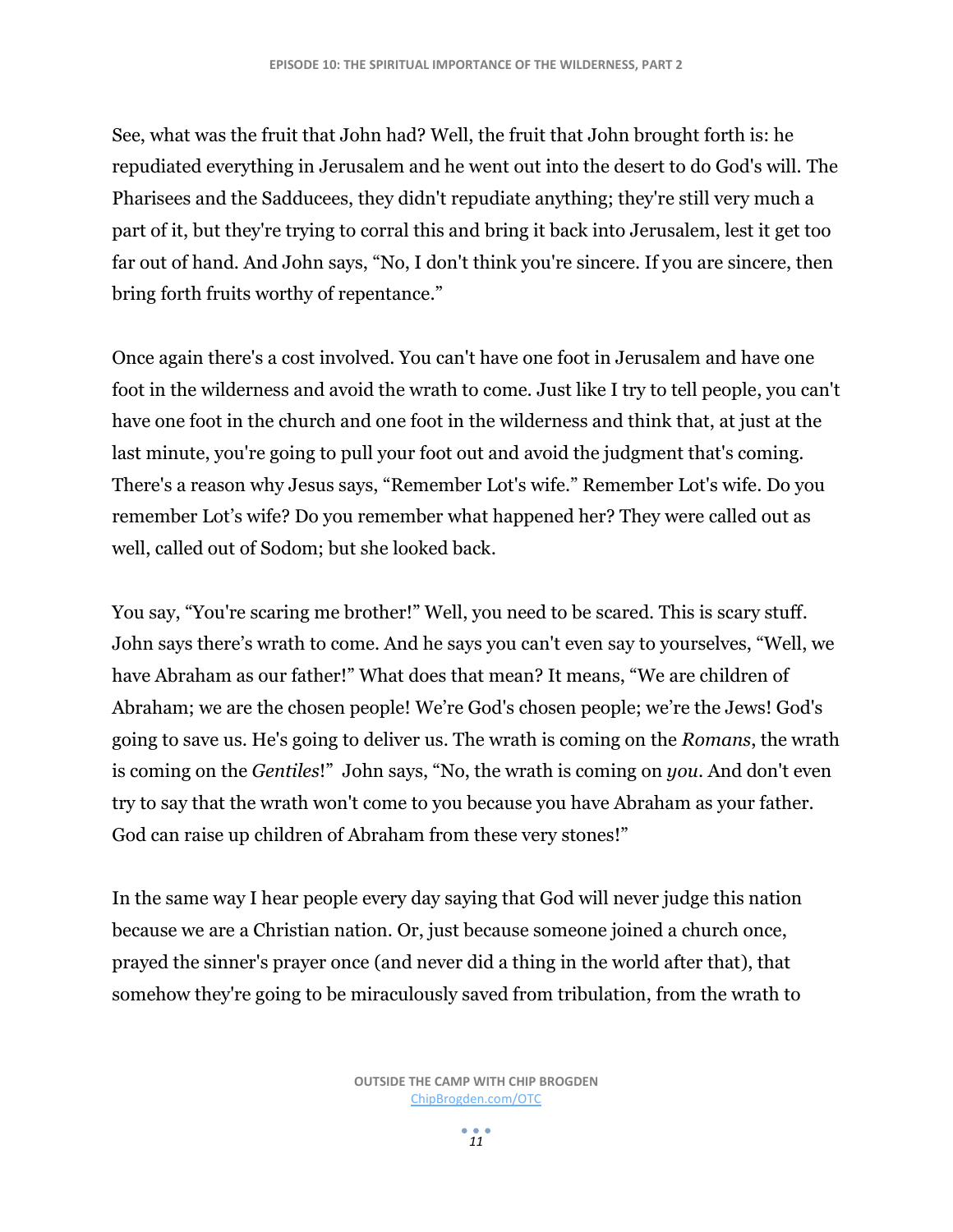come. I'm just telling you what Scripture says. "We have Abraham as our father!" What were they saying? "We're Jews, we're God's chosen people, in case you haven't heard!" It's the same thing I hear today – "We're Christians, or we're believers in Jesus, we love Jesus with all of our heart!" Well, bring forth the fruits of repentance. Produce some fruit. Let's *see* something besides words.

And the interesting thing here - point #3 - is that *John uses the same prophetic parables as Jesus*. The same illustrations. And we've already covered many of them in previous teachings. Matthew 5, 6 and 7 - the Sermon on the Mount; especially Matthew 7, where Jesus is talking about good and bad fruit; true and false prophets; the wise man who built his house on the rock is the one who heard the word and did it. In the Kingdom *parables* that I call Kingdom *prophecies* (because I interpret His parables as prophecies) He talks about the wheat and tares; separating, not Sinners from Saints, but separating Hypocrites from Holy - the Hypocrites from the from the true Holy - those who are truly righteous from those who are just going around saying, "Lord, Lord! We did all these things in Your Name!" And He says, "I don't know who you are."

My point is: John uses the exact same prophetic parables and examples as Jesus did. He talks about good and bad fruit. He talks about separating the wheat from the chaff. It's the same message!

\* \* \* \*

That's a sobering word, and a very important warning to those of us who are still a little too comfortable, a little to0 satisfied, a little too content, with things the way they are. The wilderness has a way of teaching you things that you can't learn by sitting in a classroom, or listening to preaching, or reading books, or attending church services. It is in the desert place, in the wilderness, outside the camp, where we learn how to prepare a place for the Lord in our heart.